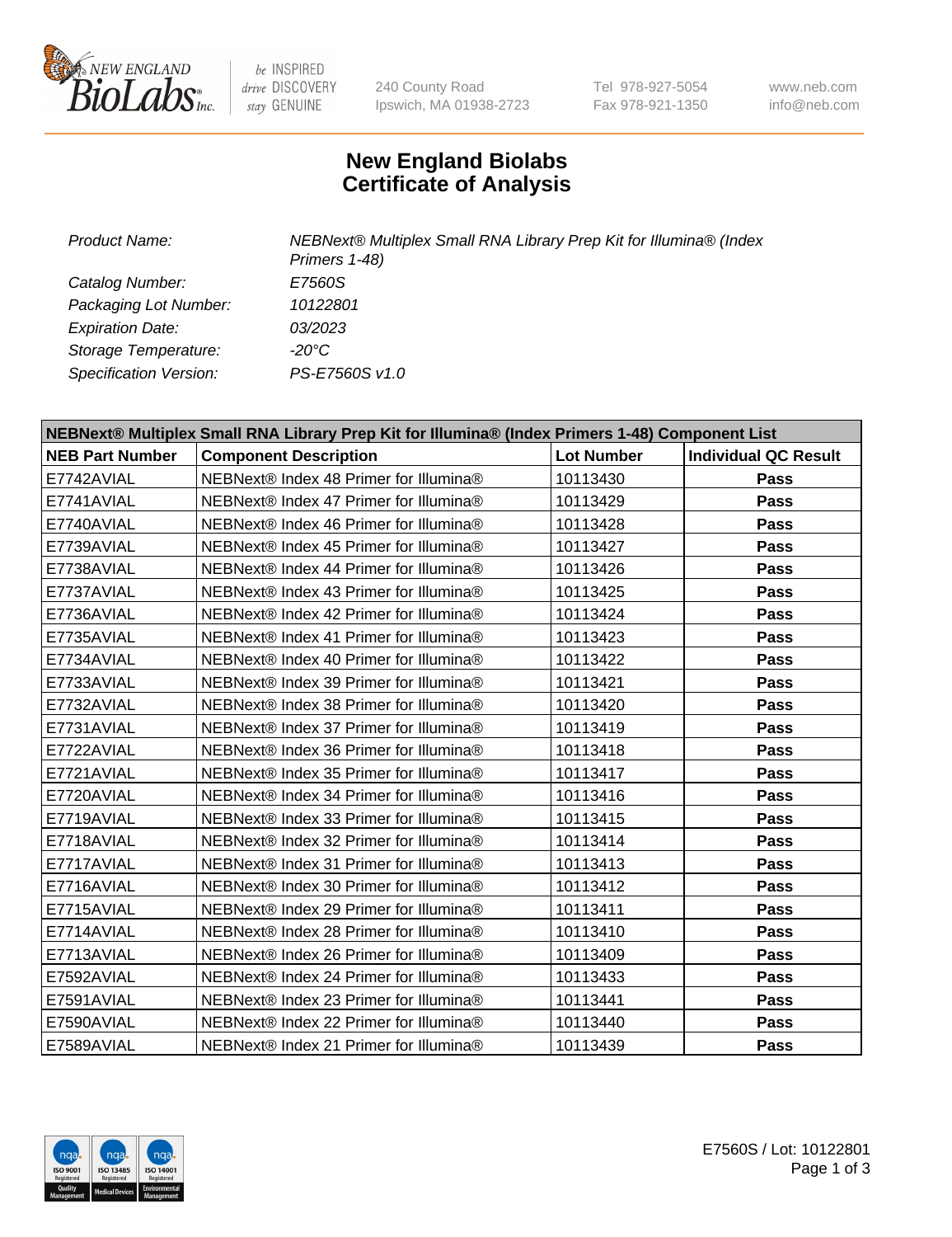

be INSPIRED drive DISCOVERY stay GENUINE

240 County Road Ipswich, MA 01938-2723 Tel 978-927-5054 Fax 978-921-1350 www.neb.com info@neb.com

| NEBNext® Multiplex Small RNA Library Prep Kit for Illumina® (Index Primers 1-48) Component List |                                                            |                   |                             |  |
|-------------------------------------------------------------------------------------------------|------------------------------------------------------------|-------------------|-----------------------------|--|
| <b>NEB Part Number</b>                                                                          | <b>Component Description</b>                               | <b>Lot Number</b> | <b>Individual QC Result</b> |  |
| E7588AVIAL                                                                                      | NEBNext® Index 20 Primer for Illumina®                     | 10113438          | Pass                        |  |
| E7587AVIAL                                                                                      | NEBNext® Index 19 Primer for Illumina®                     | 10113437          | Pass                        |  |
| E7586AVIAL                                                                                      | NEBNext® Index 18 Primer for Illumina®                     | 10113442          | Pass                        |  |
| E7585AVIAL                                                                                      | NEBNext® Index 17 Primer for Illumina®                     | 10113432          | Pass                        |  |
| E7584AVIAL                                                                                      | NEBNext® Index 16 Primer for Illumina®                     | 10113431          | Pass                        |  |
| E7583AVIAL                                                                                      | NEBNext® Index 15 Primer for Illumina®                     | 10113436          | Pass                        |  |
| E7582AVIAL                                                                                      | NEBNext® Index 14 Primer for Illumina®                     | 10113435          | Pass                        |  |
| E7581AVIAL                                                                                      | NEBNext® Index 13 Primer for Illumina®                     | 10113434          | Pass                        |  |
| E7562AVIAL                                                                                      | NEBNext® Index 27 Primer for Illumina®                     | 10113393          | Pass                        |  |
| E7561AVIAL                                                                                      | NEBNext® Index 25 Primer for Illumina®                     | 10113392          | Pass                        |  |
| E7355AAVIAL                                                                                     | ProtoScript® II Reverse Transcriptase                      | 10113408          | Pass                        |  |
| E7334AAVIAL                                                                                     | NEBNext® First Strand Synthesis Reaction Buffer   10113407 |                   | Pass                        |  |
| E7333AAVIAL                                                                                     | NEBNext® SR RT Primer for Illumina®                        | 10113406          | Pass                        |  |
| E7332AAVIAL                                                                                     | NEBNext® 3' SR Adaptor for Illumina®                       | 10113405          | Pass                        |  |
| E7328AVIAL                                                                                      | NEBNext® 5' SR Adaptor for Illumina®                       | 10113404          | Pass                        |  |
| E7327AAVIAL                                                                                     | Nuclease-free Water                                        | 10113403          | Pass                        |  |
| E7326AAVIAL                                                                                     | <b>TE Buffer</b>                                           | 10113402          | Pass                        |  |
| E7325AAVIAL                                                                                     | Linear Acrylamide                                          | 10113401          | Pass                        |  |
| E7324AAVIAL                                                                                     | <b>DNA Gel Elution Buffer</b>                              | 10113400          | Pass                        |  |
| E7323AAVIAL                                                                                     | Quick-Load® pBR322 DNA-Mspl Digest                         | 10113443          | Pass                        |  |
| E7322AVIAL                                                                                      | NEBNext® Index 12 Primer for Illumina®                     | 10113390          | Pass                        |  |
| E7321AVIAL                                                                                      | NEBNext® Index 11 Primer for Illumina®                     | 10113389          | Pass                        |  |
| E7320AVIAL                                                                                      | NEBNext® Index 10 Primer for Illumina®                     | 10113388          | Pass                        |  |
| E7319AVIAL                                                                                      | NEBNext® Index 9 Primer for Illumina®                      | 10113387          | Pass                        |  |
| E7318AVIAL                                                                                      | NEBNext® Index 8 Primer for Illumina®                      | 10113386          | Pass                        |  |
| E7317AVIAL                                                                                      | NEBNext® Index 7 Primer for Illumina®                      | 10113385          | Pass                        |  |
| E7316AVIAL                                                                                      | NEBNext® Index 6 Primer for Illumina®                      | 10113391          | Pass                        |  |
| E7315AVIAL                                                                                      | NEBNext® Index 5 Primer for Illumina®                      | 10113384          | Pass                        |  |
| E7314AVIAL                                                                                      | NEBNext® Index 4 Primer for Illumina®                      | 10113383          | Pass                        |  |
| E7313AVIAL                                                                                      | NEBNext® Index 3 Primer for Illumina®                      | 10113382          | Pass                        |  |
| E7312AVIAL                                                                                      | NEBNext® Index 2 Primer for Illumina®                      | 10113381          | <b>Pass</b>                 |  |
| E7311AVIAL                                                                                      | NEBNext® Index 1 Primer for Illumina®                      | 10113380          | Pass                        |  |
| E7310AAVIAL                                                                                     | NEBNext® SR Primer for Illumina®                           | 10113399          | Pass                        |  |
| E7309AAVIAL                                                                                     | LongAmp® Taq 2X Master Mix                                 | 10113398          | Pass                        |  |
| E7308AAVIAL                                                                                     | Murine RNase Inhibitor                                     | 10113397          | Pass                        |  |
| E7305AAVIAL                                                                                     | NEBNext® 5' Ligation Enzyme Mix                            | 10113396          | Pass                        |  |